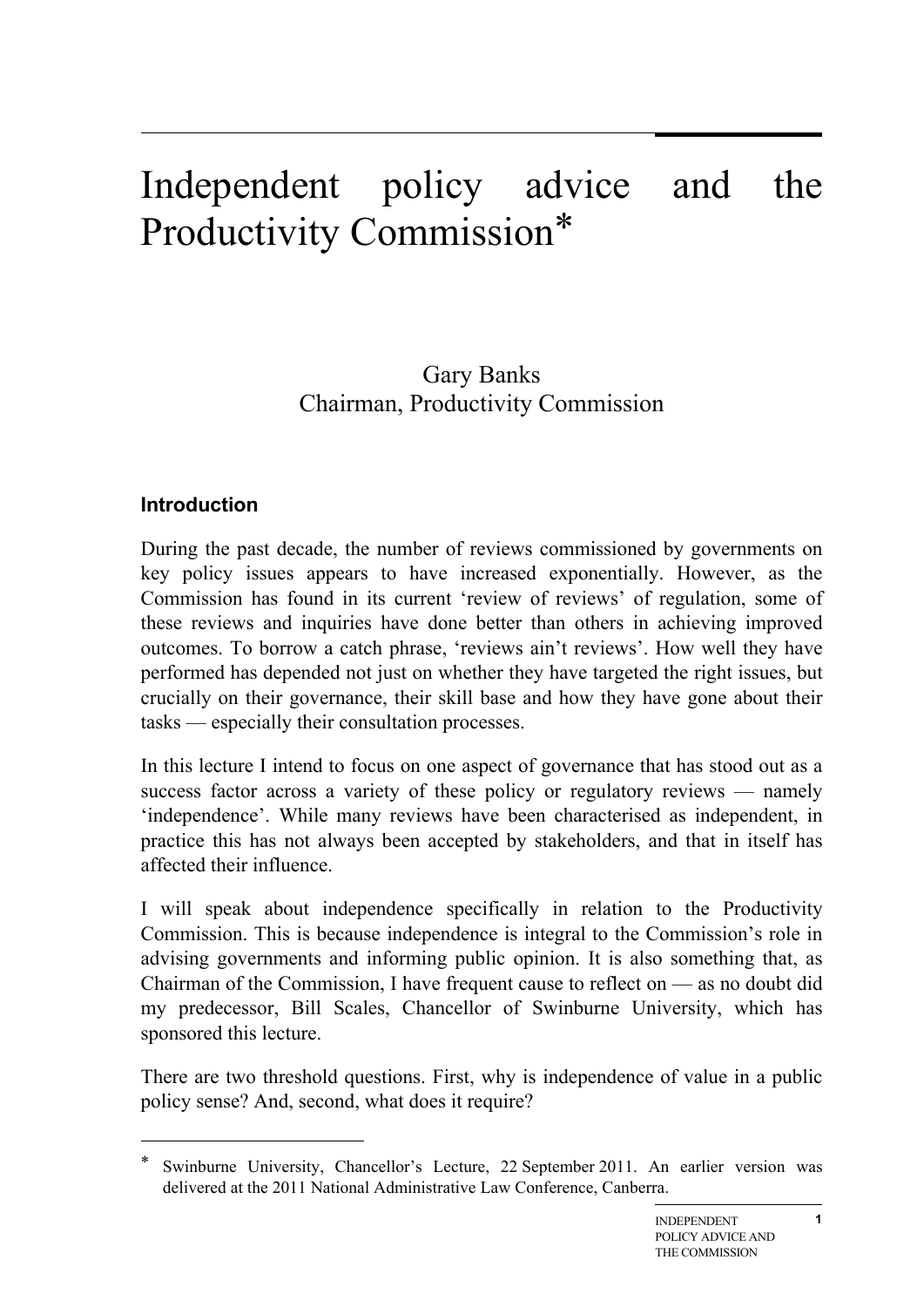### *Why independent policy advice?*

The simplest answer to the first question is that governments need advice that is based on a broad understanding of the public interest. Otherwise the policy-making arena could become dominated by self-interested or ideologically based claims, and end up generating exclusively bad outcomes. Claims of that kind are of course pervasive in any democracy — that's what democracy is all about. If all goes well, they should be sorted out by the political decision-making process, with advice from different parts of the bureaucracy and vigorous parliamentary debate ultimately securing courses of action in the national interest; and with the ballot box providing ultimate adjudication.

While the system works tolerably well overall — not perfectly, but as they say better than any alternative we can think of — it's an empirical fact that much bad policy does nevertheless get through.

The reality is that, particularly in complex policy areas or where good evidence is not readily available, self-interested arguments can escape the scrutiny and checks they deserve. Parliamentary debates are often not as well informed as they might be about the choices and trade-offs. And the structure and interests of government departments don't necessarily always facilitate an understanding of what is in the wider public interest.

Independent advice, if it's also well researched, public advice, can complement these other institutions by helping governments identify the best ways forward in complex or contentious policy areas. But it can also facilitate implementation, by building public confidence that the policy is well founded and therefore likely to be generally beneficial. In other words, it can increase the trust of the wider community in circumstances where many will not have, or be able to acquire, a detailed understanding of the particular policies under consideration.

#### *What advice is 'independent'?*

At bottom, independence essentially hinges on the incentives and constraints that can affect the advisor's ability to be objective and to exercise judgement based on facts and analysis, without being unduly influenced by special interests or 'third parties'. This suggests that independence is not an absolute concept. There are degrees of independence. In a formal sense, it depends on the governance arrangements around the advisor. But in a practical sense it also depends on the resourcing of advisory bodies and on the characteristics of the individuals concerned — their attitudes and beliefs, as well as their experiences and interests.

**<sup>2</sup>** CHAIRMAN'S **SPEECH**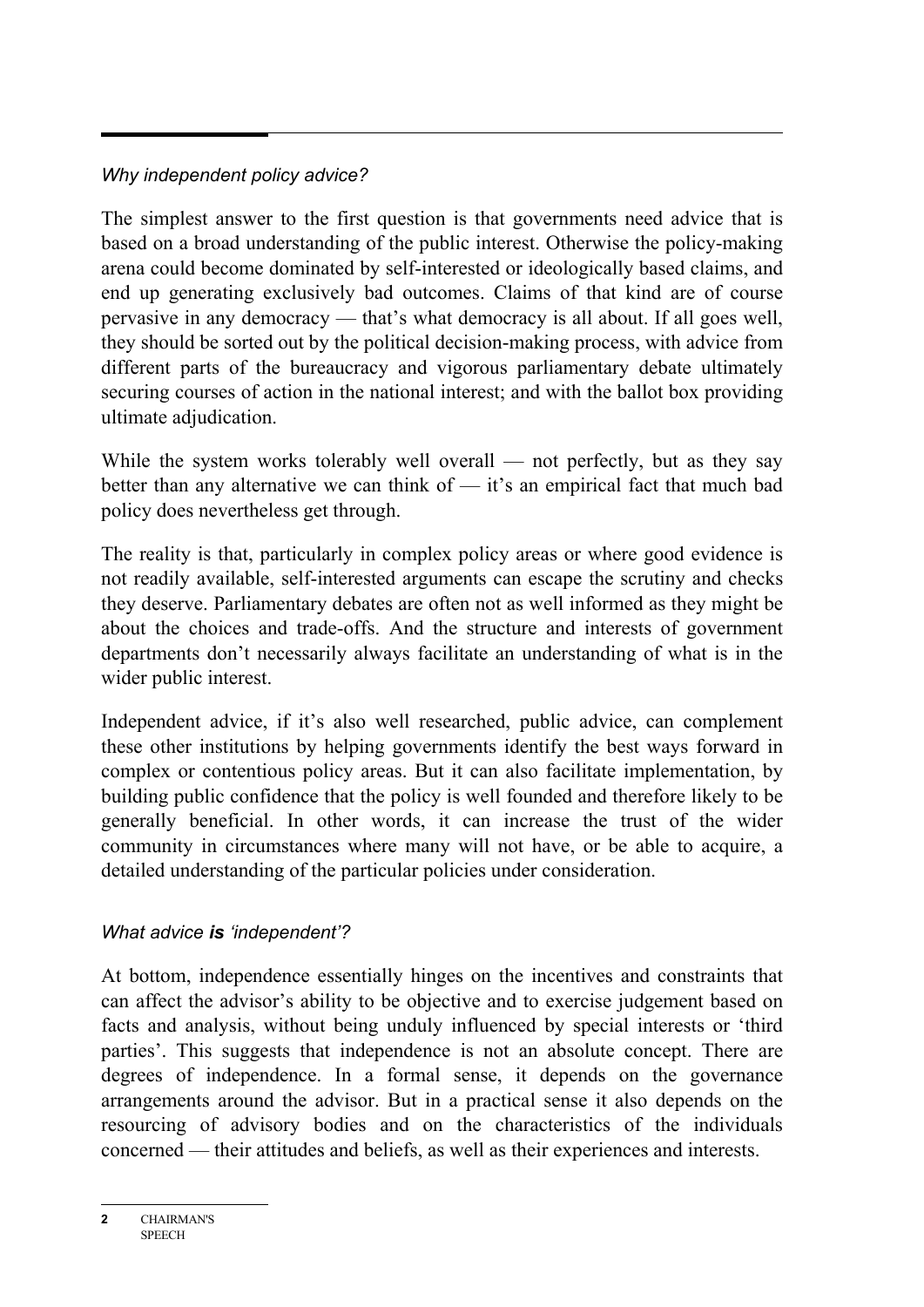All these things affect not only how independent a particular source of advice is able to be, but also how independent it is *perceived* to be. The latter can be just as important if the advice is to serve the role of enhancing public understanding and trust in the policy-making process.

In terms of the governance arrangements, the minimum requirement for 'formal' independence is that the advisory body operates at arms length from the decision maker. The more substantive requirement is that the advisor is not able to be unduly influenced by any party, including the decision maker. This one is much harder to satisfy. It invokes more subtle considerations of the nature of the relationship between an advisory body and policy maker, and how the entity is funded and staffed.

In my view, the second requirement is rarely satisfied to a sufficient degree. And this deficiency in many cases has detracted from the contribution of the reviews concerned to achieving better policy outcomes.

I won't surprise you if I suggest that the Productivity Commission passes both tests for independence. Further, I believe that this has been fundamental to the Commission's ability to make a sustained contribution over the years. So tonight I'm going to briefly talk about those aspects of the Commission's origins, design and operation that relate to its independence. I will consider how that independence, together with other features, have helped public policy and then allude to some challenges associated with this. (Even an independent life wasn't meant to be easy!)

# **Origins of the Commission's independence**

The Commission's independence is formalised in its statute, the *Productivity Commission Act 1998*. But key features of this legislation have their origins in the *Tariff Board Act, 1922*. The Tariff Board had a quasi-judicial role in relation to its advice to government. Tariffs involve both winners and losers, and impartiality in making judgements based on the 'evidence', was rightly seen as essential.

The same rationale for independence was adopted by Sir John Crawford in his report to Gough Whitlam in 1973 on the replacement of the Tariff Board by an Industries Assistance Commission. The IAC was assigned a similar role, though with a wider remit, in the conflicted area of industry assistance. Its purpose, like the Tariff Board, was to provide evidence-based, impartial advice. But a crucial difference, introduced into its statute, was that it was required to take an 'economy-wide perspective'; that is, that it must promote the interests of the community as a whole over that of any particular industry or group.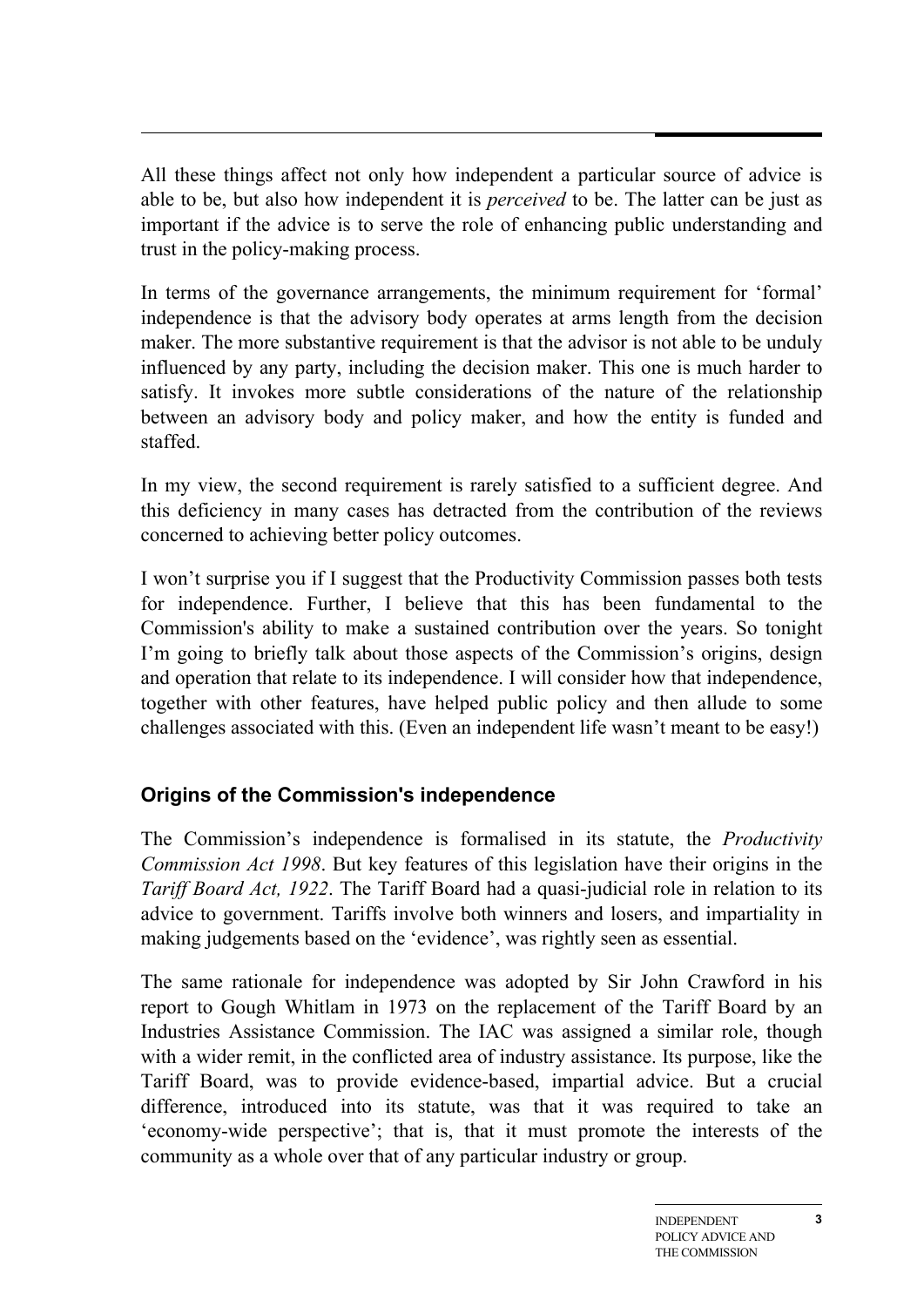Over the years, the Commission has evolved considerably further and its work now covers much more extensive policy territory than tariffs and other industry assistance. However, the formal statutory independence that had its origins in the Tariff Board has held it in good stead. Indeed, I would argue that it has facilitated the extensions to its public policy role.

Having its own statute is clearly fundamental to the Commission's independence. The most basic reason is that it makes it hard to abolish the organisation! That would require legislation to terminate the Act, for which there would need to be reasons that got the support of both Houses of Parliament — and thus reasons that the public itself would broadly accept.

There are two aspects of the statute that bear on the Commission's independence. One relates to appointments, the second to the operations of the Commission particularly its relationship with the government or Minister of the day.

#### *Independent Commissioners*

In relation to appointments, the independence of the Productivity Commission is embodied in the Commissioners. Together with the Chairman, they are responsible for its advice to government. This is accomplished with the support of some 200 permanent public servants; about 150 of whom are professional researchers.

Under the Productivity Commission Act, Commissioners can be appointed for up to five years. This period has the advantage of spanning more than one electoral cycle. Perhaps more importantly, it gives the Commissioners job security for their term of appointment. The only grounds for removal of a Commissioner are for demonstrated misbehaviour — the dimensions of which are specified — or physical or mental incapacity.

This means that Commissioners can't be sacked merely for giving unwelcome advice on public policy matters. That's quite significant, because there's little statutory limitation on the ability of the Commission to offer such advice. Indeed, in conducting an inquiry, the Commission has licence under its statute to "make recommendations in the report on any matters relevant to the matter referred".

Placing that in perspective, however, the Commission has no executive power. It is not a decision maker. Its functions are advisory and informational. It is thus really only as influential as the quality of the advice and information it provides — which depend on the processes, the research and the analysis on which these are based.

**<sup>4</sup>** CHAIRMAN'S **SPEECH**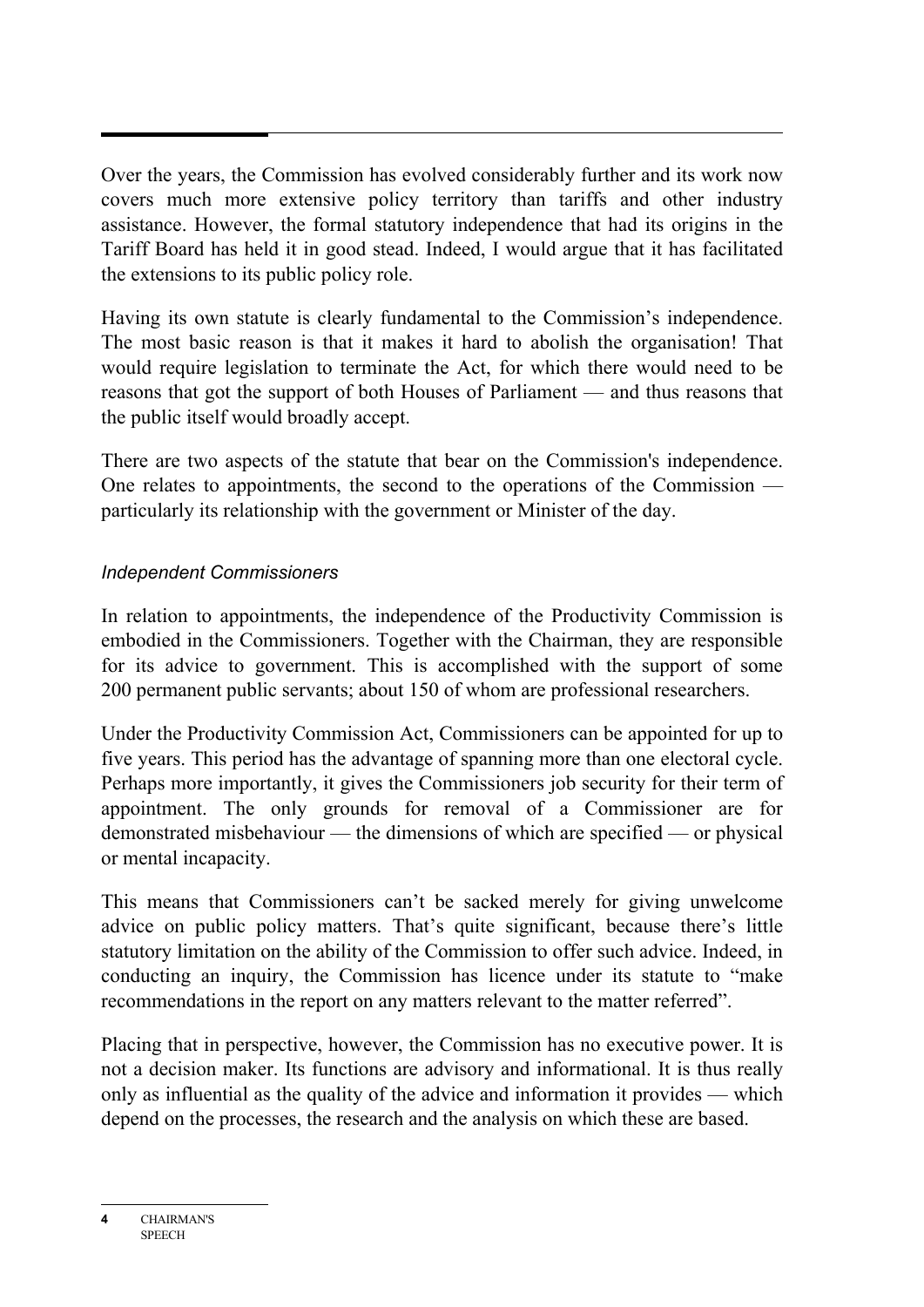Secondly, although the Commission can undertake research in support of its other activities, it cannot initiate its own public inquiries. And the inquiries that it is asked to undertake are framed by the government and can be bounded as it sees fit. (For example, the terms of reference for the 1997 review of private health insurance explicitly ruled out any recommendations for the wider health system. And our recent study on carbon policies around the world was restricted to a comparative assessment of measures in place, rather than proposing what Australia's policy should be.) Nevertheless this still leaves the Commission with scope through its supporting research to get public attention for policy issues it sees as important. For example, the recent inquiry into aged care was preceded by a self-initiated research study identifying deficiencies in existing arrangements.

#### *Full time vs part time*

How potential conflicts of interest are handled is obviously central to the independence of the Commissioners and their perceived credibility. Originally, in the IAC, Commissioners had to be full-time appointees. This had the same rationale as for the judiciary, that it would eliminate scope for conflicts that could come from other activities — particularly remunerated activities.

However in the Commission's case, that requirement became impractical over time. It was hard to recruit the kinds of people the organisation needed — people with a lot of experience, skills in a range of areas, often towards the end of their careers, who didn't necessarily want to work full-time. So currently, of the ten Commissioners, apart from myself and my deputy — both of those positions having to be full-time — half are part-time. (I might also note that half our Commissioners are women.)

While this has been beneficial in enabling the Commission to draw on people with diverse skills and experience, it has obviously increased the potential for individual conflicts of interest. In addition to provisions in the Act requiring part-timers to obtain approval for involvement in other activities, where there is a perceived conflict, that person is 'quarantined' from any related Commission matter.

# *Appointing the right people*

Often the first question I'm asked when talking about the Commission to a foreign audience, is "how are appointments made"? People in other countries find that particularly intriguing. I suppose what they have in mind is what's to stop the government loading the Commission with people chosen mainly for their political affiliations or support for the government?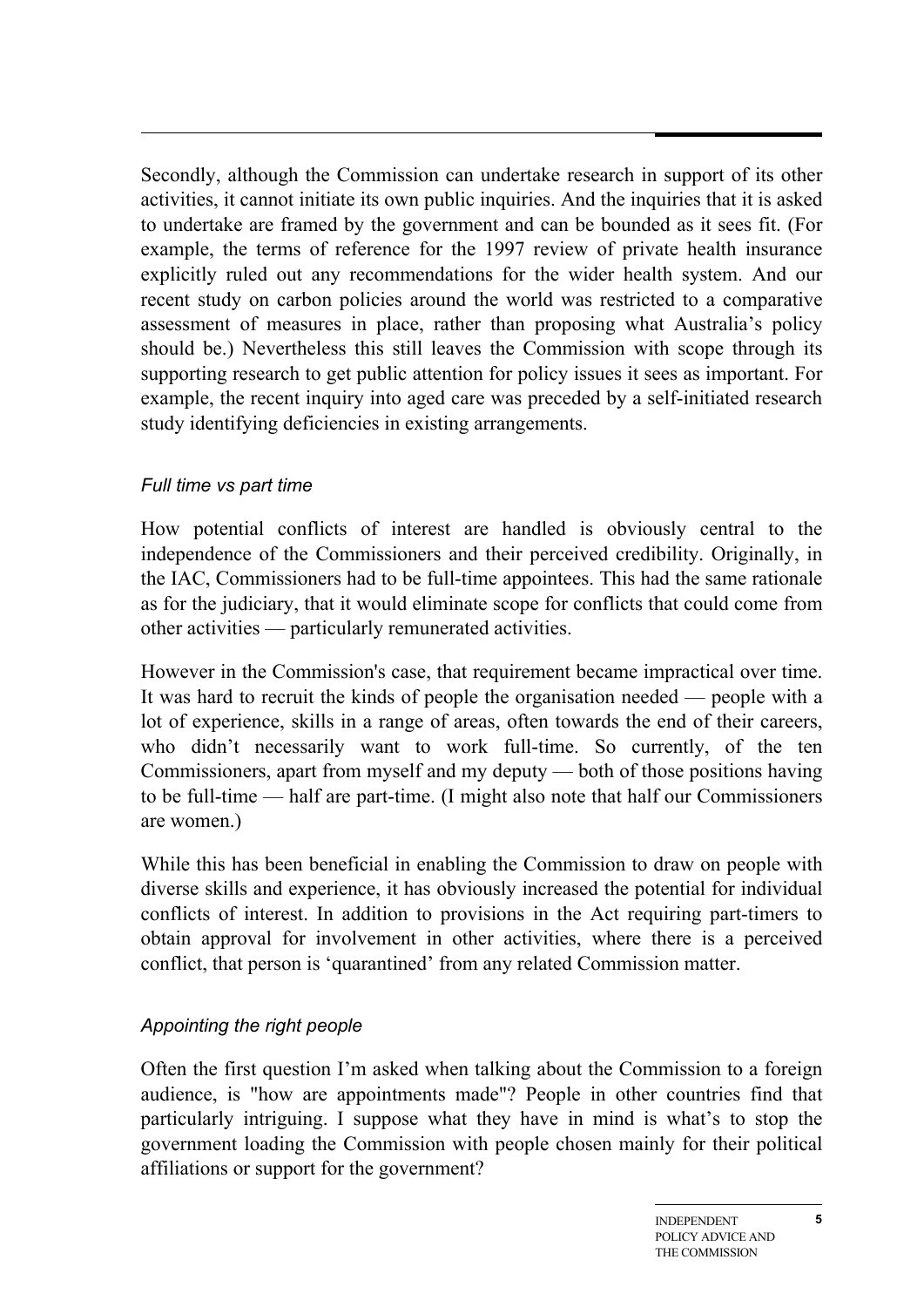That has been an issue for some of the ad-hoc policy reviews, but in my experience it has not been thus far for the Commission.

Firstly, there are some formal protections within the Act. Appointment is by the Governor General. While obviously acting on the advice of the government of the day, the Governor General must accept that 'the qualifications and experience of the Commissioner are relevant to the Commission's functions'. Under the original IAC Act, the overriding consideration was to have Commissioners who would represent the public interest, rather than representing some section of the community. There was accordingly mention of Commissioners having general competencies rather than specific skills or fields of experience. The Productivity Commission Act, as part of the deal in getting it through the Senate, specifies that there should be at least one Commissioner with skills and experience in each of three specific areas — the environment, business and social service delivery.

This still allows for plenty of discretion and it would be fair to say that any government might naturally prefer to appoint people regarded as 'one of ours'. Such appointments no doubt have been made over the years, but rarely has that outweighed considerations of competence and credibility.

There are a number of reasons for that. One is the public scrutiny that such appointments attract, and the potential for criticism of the government if an appointment wasn't seen to be appropriate. Secondly, an appointee who was appointed on political grounds and lacked the necessary skills, would struggle in the job. Commissioners need to preside on inquiry topics that can be quite contentious, that demand a detailed understanding of the subject matter and that ultimately require good judgement. The Commission is quite exposed to public scrutiny and must be able to defend its reasoning, particularly where its recommendations, if adopted, would have a significant impact on the community, or involve some losers.

So we have seen governments appoint and reappoint Commissioners with no political affiliations or connections, and some who might if anything have been seen to have been on the 'other side'. In my own case, I was originally appointed as a Commissioner with the Industry Commission by a Labor Government; I was then made Chairman of the Productivity Commission by a Liberal Government, and reappointed to this position under a Labor Government.

The integrity of appointments has been enhanced by the changes introduced in 2008 for all Commonwealth statutory appointments. These are now required to be advertised and to undergo a formal merit-based selection process, with recommendations to the Minister by a panel headed by the Portfolio Secretary. If the Minister chooses not to follow the advice of the panel, or to appoint someone

**<sup>6</sup>** CHAIRMAN'S **SPEECH**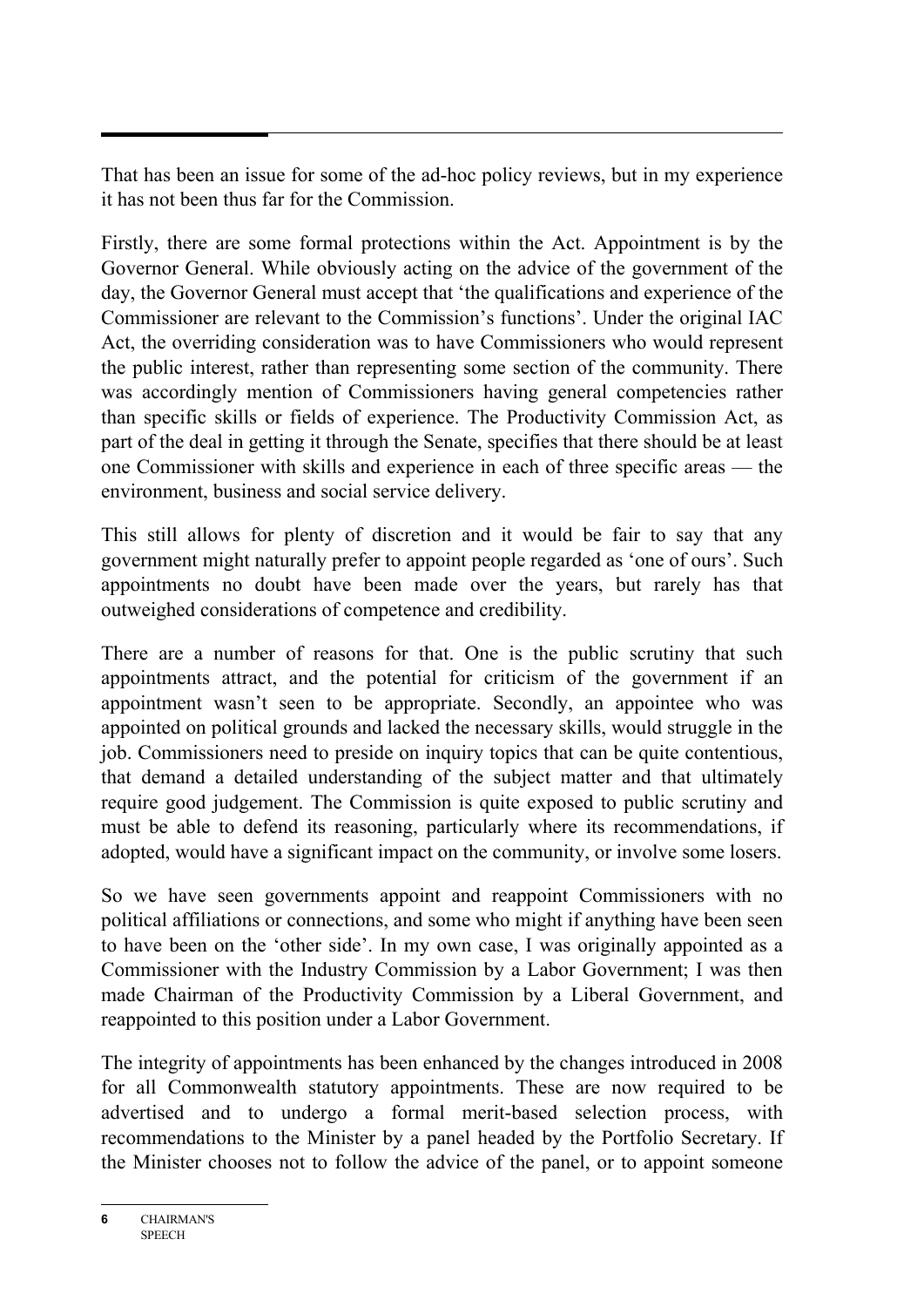outside the merit process, this has to be noted or justified when seeking Cabinet approval. Two rounds of appointments to the Commission have been made under this system. It has proven beneficial both in identifying people (with about 100 applying in each round) and in securing the most suitable appointees.

There is also provision for 'Associate Commissioners' to be appointed for specific inquiries and this has often been utilised. Such appointments can add greatly to the Commission's authority and credibility in areas where a deeper knowledge or background are seen as important. The Minister has unfettered discretion in making these appointments, apart from having to consult with the Chairman first (and of course obtaining agreement with relevant ministerial colleagues). Over the years many good appointments have been made, with only a few being problematic. The crucial requirement is that an Associate be capable of bringing knowledge and experience that is relevant to the topic, but with an open mind and willingness to follow the evidence about what is in the wider community's interests.

#### **Relationship with 'the Minister'**

The other element I wanted to talk about briefly is the Commission's relationship to the Executive, and to the Minister in particular. As I said, the Commission has no executive powers and its reporting relationships within government are obviously quite different to those of a department of state. These are best summarised as 'the Minister can tell the Commission what to do, but not what to *say*'. When I stated this at a recent international conference in Seoul — held to celebrate the  $40<sup>th</sup>$ Anniversary of the Korean Development Institute — it provoked a bit of a buzz. I took it that this distinction may be unusual internationally.

The Minister has formal responsibility for the Commission's work program and the Commission reports to and through the Minister. It is the Minister who formally commissions studies. However, proposals for Commission inquiries do not emerge only from the Minister's portfolio (Treasury). They can originate from community groups, from State governments, from other portfolios and indeed from the Parliament or the Council of Australian Governments (COAG). The Minister is required to table the Productivity Commission's final reports in the Parliament within 25 'sitting days', which reflects the organisation's dual role of advising government and informing Parliament and the wider community.

The tasks given to the Commission are set out in Terms of Reference which are made public. While we are consulted for their workability (as to timing, staff resourcing etc.) and the scope in practice to do what is contemplated, the Terms of Reference obviously come to us from the Minister and reflect his judgement and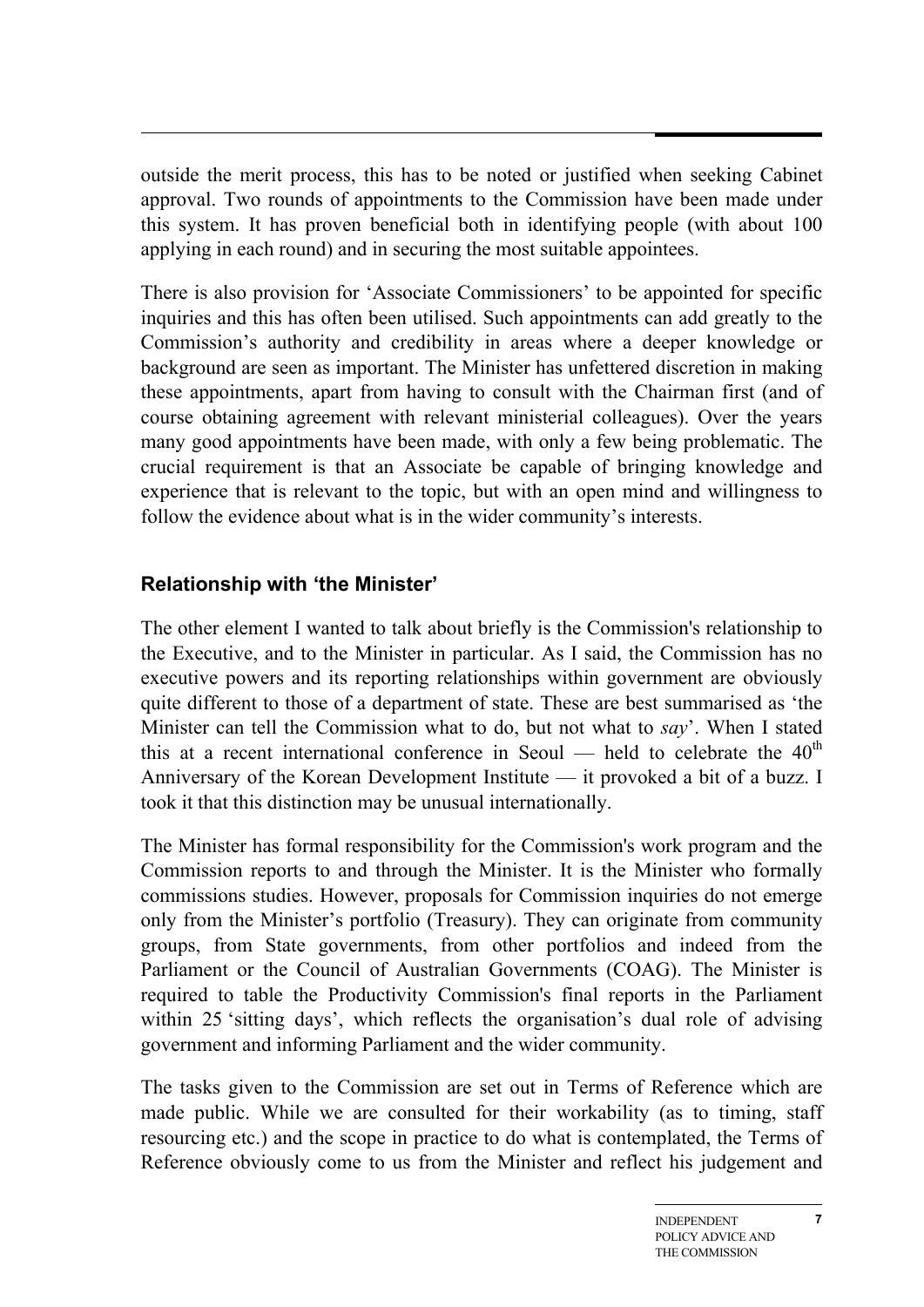that of the Prime Minister and other relevant Ministers about what is appropriate. Any other instructions from the Minister are also made public.

So the intent of the Act is clear that, for public inquiries, the Commission's relationship with the Minister, or the government more broadly, needs to be arms length and transparent.

A number of protocols and practices have developed in keeping with that. Periodic briefings are given by the Chairman to Ministers and to Parliamentary Committees on the Commission's activities and progress. But the specifics of particular inquiries underway and what might be recommended are not discussed, and that is understood and respected.

By the same token, it is a reasonable expectation on the part of any government that there be 'no surprises', particularly with the Commission making recommendations in what are sometimes very sensitive policy areas. Accordingly, there is a long-standing convention that the Government receives briefings on a report in advance of its public release — but only after it has been signed and 'gone to the printer'.

Now this degree of separation can take a new government or a new Minister a little getting used to, and I would suggest that it has not been the norm for other 'independent' reviews. In many of these, it would seem that emerging findings are made known to and discussed with the Minister in advance. Indeed, desirable outcomes for the review may even be canvassed at the outset. However, the public credibility of such reviews has not always been high.

#### *The portfolio matters*

Which Minister or portfolio has responsibility for the Productivity Commission is not specified in the Act. It has little direct bearing on the Commission's formal independence, but it can make a big difference to its relationship with the Minister and the government of the day and, more importantly, the contribution of the organisation to public policy.

The Commission prospered least when it reported to a Minister with responsibility for a particular sector of the economy. The Commission's job is to assess industry or group claims for policy changes in a community-wide context, and this sometimes can be at odds with such a Minister's perceived role. Thus, when located in the Industry Portfolio in the 1980's, the IAC was 'withering on the vine' — to use the words of the departmental secretary at the time — whereas the institution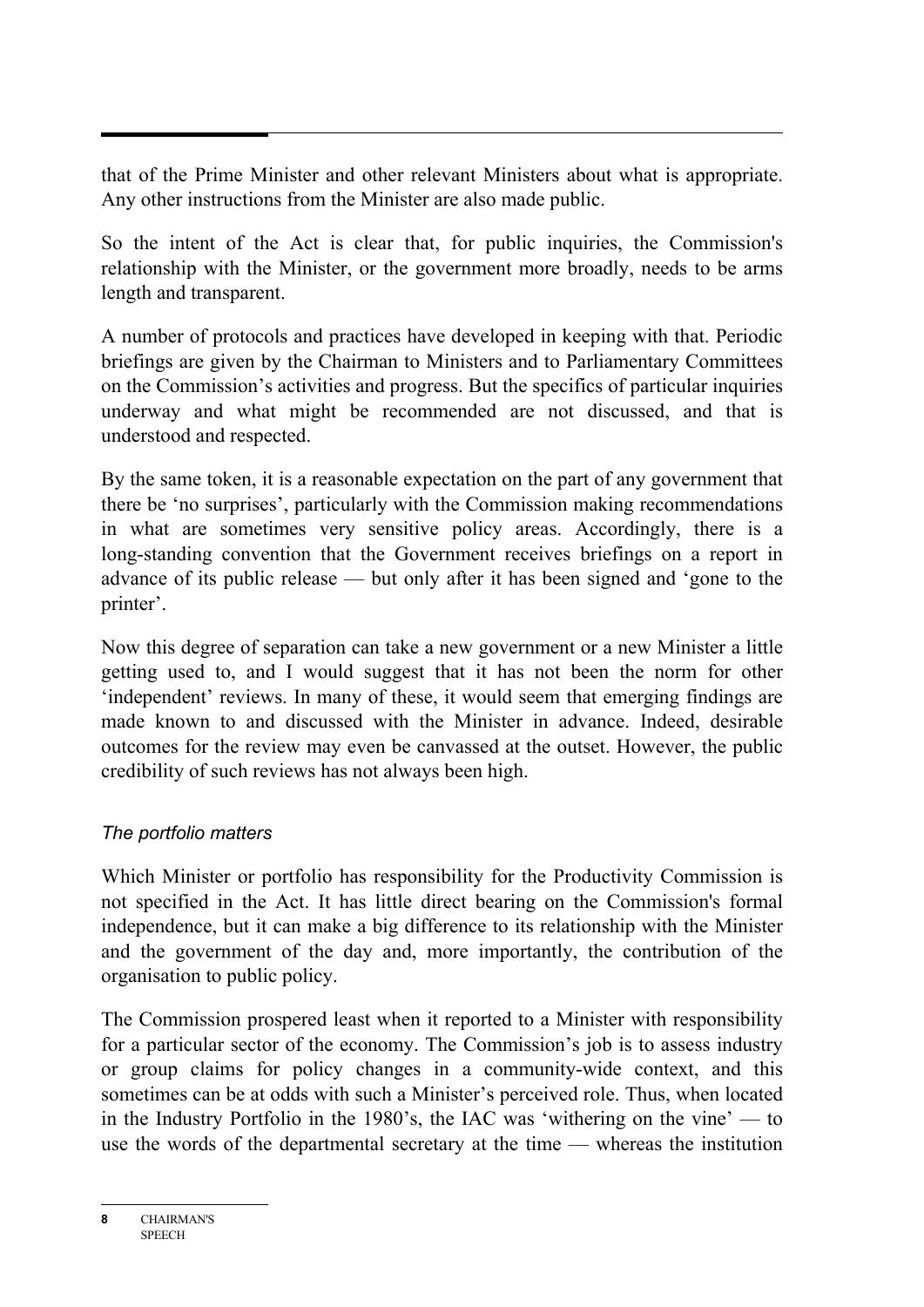had a second lease of life when moved into the Treasury portfolio in 1987. Since then its remit has been widened and enhanced.

# **Funding and resourcing**

The Act is silent on the manner and extent of the funding or resourcing of the Commission. In practice these can have a significant bearing on an organisation's independence, or more precisely its capacity to exercise it.

Policy advisory bodies — whether standing ones like the Productivity Commission or ad-hoc ones appointed for specific tasks — are most independent where they have control over their own staffing. Reviews headed by independent figures, but provided with secretariats from the relevant policy departments, can in practice be constrained or compromised. (As Sir Humphrey put it, 'I don't care who chairs the meeting, as long as we can write the minutes.')

The Productivity Commission and its predecessors have always benefited from having their own staff and that's enabled the organisation to build expertise in analysis and in the processes that the Commission follows. Over time it has also helped create a *culture* of independence throughout the organisation.

The Commission also has always been funded through a single annual appropriation, which has given it desirable flexibility in allocating its resources. (Although, I would hasten to add, never more funding than was *needed*!)

We managed to resist two funding innovations (or fads) over the years that arguably have undermined the independence of other research and advisory agencies in the public sector. One of these is project-based funding. Apart from uncertainty, it has the downside of potentially enabling greater leverage or capacity to provide pressure by the funders. We have also resisted proposals for external funding. Private funding for public research bodies was heralded in the 1990s as enabling such organisations to become more 'relevant', while boosting their resourcing. In practice it merely displaced government funding, such that the capacity of those organisations was unchanged, while their independence was compromised, at least as perceived publicly.

# **What difference has independence made?**

So has the Commission's strictly independent role made a difference to public policy? You'd expect me to say 'yes'. I could end it there, but you deserve some explanation.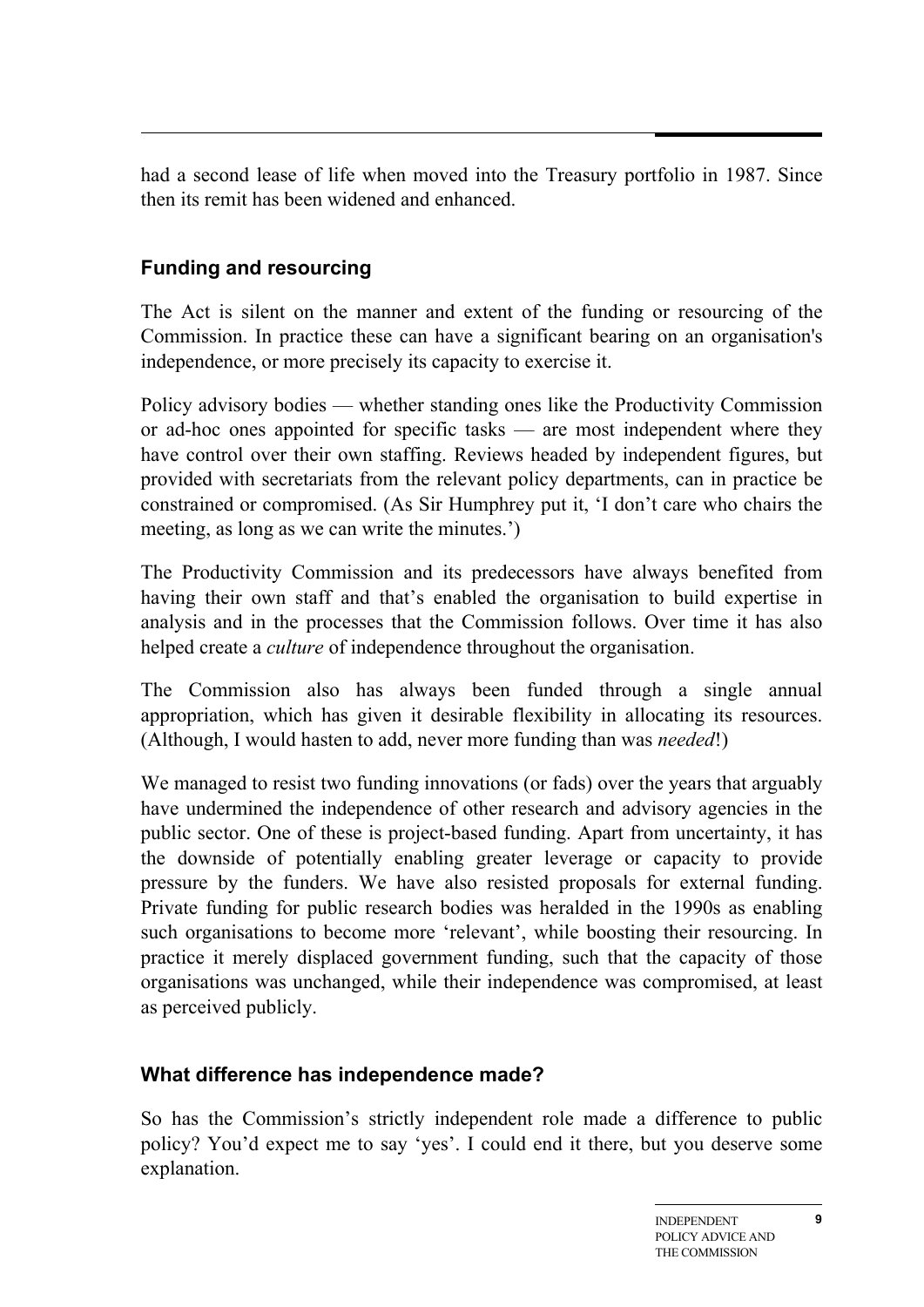If anything surprises visiting foreign officials more than the Commission's independence, it's our *survival.* The Commission in its modern form has been around for nearly four decades. It has operated under three successive statutes, had two name changes and seen its remit widened under both Labor and Coalition Governments. That suggests that governments have seen the Commission as making a useful contribution to public policy, even though they have not always agreed with or been able to accept its recommendations. The generally accepted objectivity of the Commission's work and the transparency of its processes have, in my view, been central to that.

Against the background described earlier of the twin challenges in public policy the technical challenge of what to do, and the political challenge of how to implement it — the Commission and its predecessors have been able to add value in a number of ways.

#### *Impartial and considered advice*

The most fundamental of these is that, in a world of many self-interested claimants for preferment and advocates for 'causes', governments have been able to rely on the Commission for advice which by its mandate must be motivated only by the public interest.

At the same time, governments have been able to depend on the rigour of the research and analysis contained in the Commission's reports, knowing that its findings and recommendations have been informed by extensive consultations and tested through public scrutiny.

Those two features have seen the organisation being called on by governments to assist in a wide range of quite difficult policy areas; areas that are complex and contentious, but with the prospect of a high payoff to the community from getting it right.

This is illustrated by some of the inquiries on our books this year. They include aged care, disability support, international carbon pricing policies, the education workforce, urban water policy, rural R&D support, airport regulation, planning and zoning, and the retail sector. Last year's crop included bilateral trade agreements, public *vs* private hospital performance, paid parental leave, gambling policy, the not-for-profit sector and executive remuneration. I think you will agree that all of these topics pass the 'complexity and contention' test, as well as being important to community living standards and wellbeing.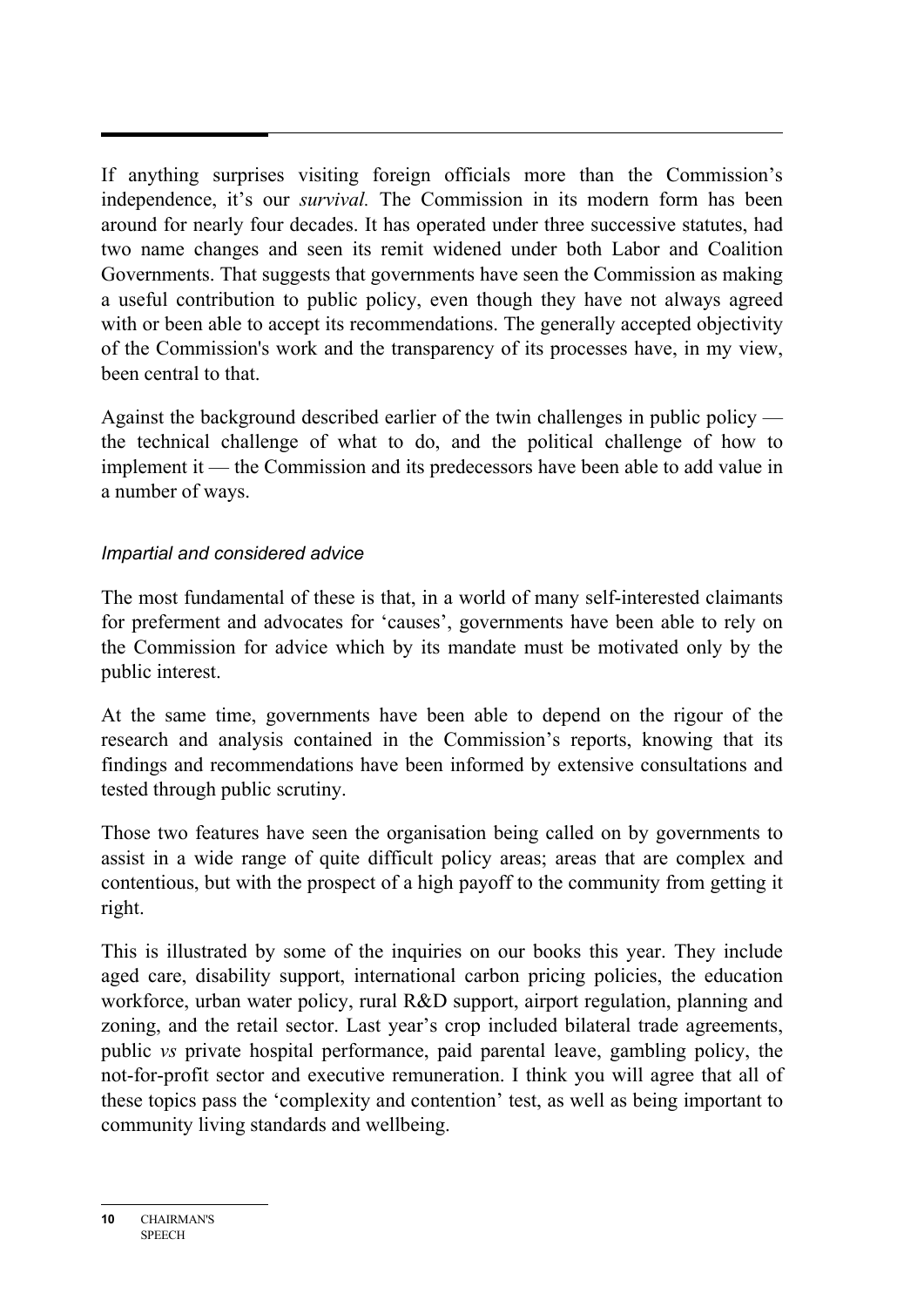The Commission has also been an honest broker on policy issues with inter-jurisdictional dimensions and has become a resource for the Council of Australian Governments. The question in 'cooperative federalism' of which jurisdictions should regulate or fund which activities has often been at issue in Commission inquiries (disability services being perhaps the most important recent example). The Commission has also been asked by COAG to provide advice in areas that could be expected to remain a state responsibility, such as gambling, urban water, and education. And it has assisted the 'competitive federalist' process by conducting benchmarking of regulation and government service provision (the latter as Secretariat to a COAG senior officials group).

#### *'Ammunition' and education*

The third way in which the Commission has assisted is by providing 'ammunition' for governments (and sometimes opposition parties as well), in advocating policy initiatives to the public and Parliament and in countering policy proposals from special interests. For example, the evidence and analysis in Commission reports have been actively employed by the Australian Government recently in areas such as paid parental leave (against an alternative model strongly advocated by the Opposition during the last election), gambling (against the strident opposition of industry interests) and executive remuneration (against some vocal corporate objections). Wide-ranging reform programs such as the National Competition Policy and then the National Reform Agenda have been successfully advanced in part due to evidence produced by the Commission of substantial potential gains.

In some cases, the Commission's work has helped build active constituents for reform, by demonstrating to certain industries or groups the costs to them of the status quo and the benefits of a change in policy direction. This is generally acknowledged, for example, in relation to the role played by the farming and mining associations in tariff reform, and business support for the reform of public utilities. But it has also been a factor in some of our more recent work in social policy areas, such as aged care and Indigenous disadvantage.

And we've arguably made government's 'selling' job a bit easier through our own consultative processes, which on key policy issues such as those just mentioned, have assisted public understanding and helped bring the community along.

In those various ways, the Commission's inquiries and reports have helped create a more benign or receptive political environment for policy change.

Finally, our processes and, in particular, our draft reports can provide a source of political learning for governments, giving them an opportunity to observe how the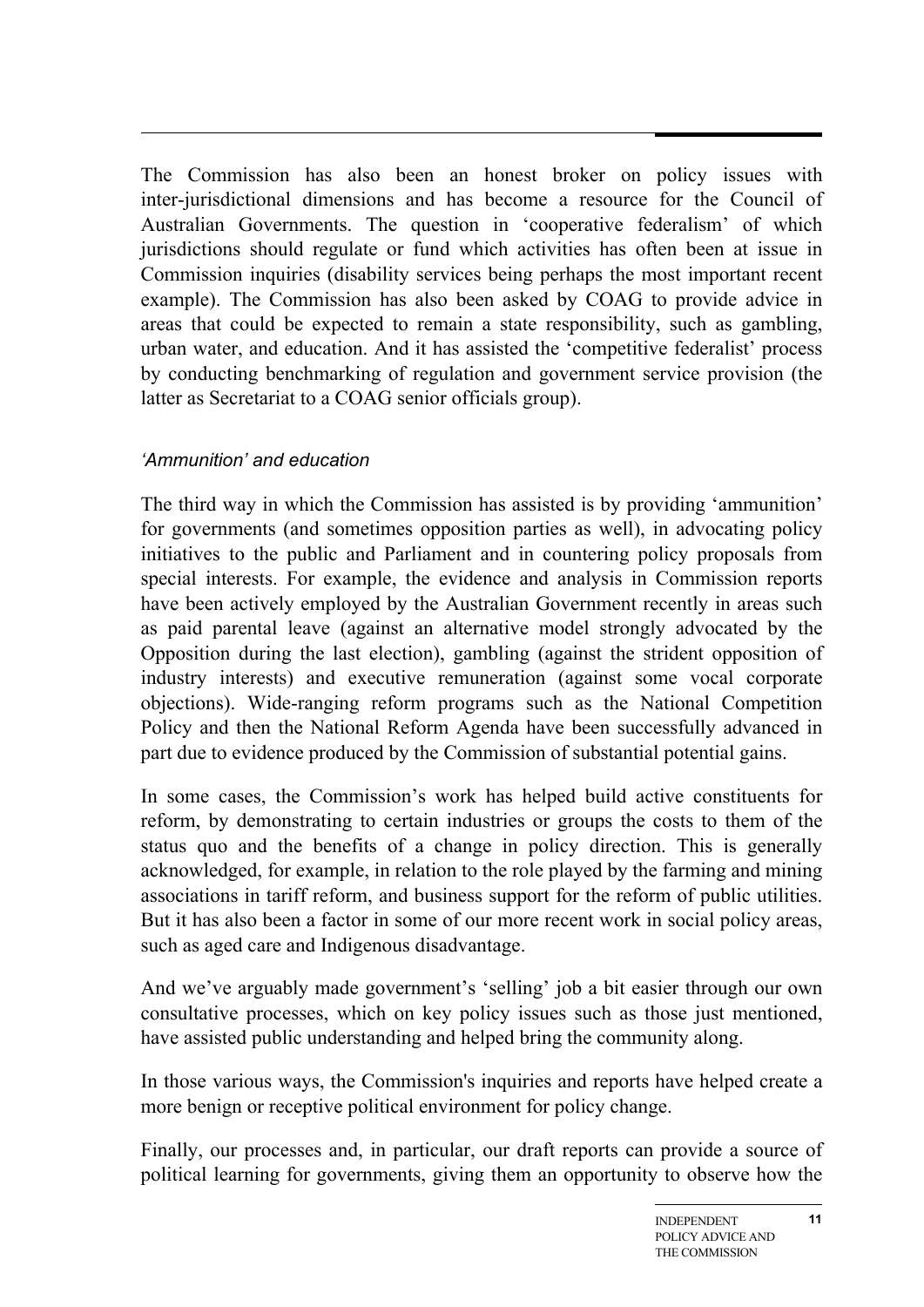public responds to different policy proposals and thus better judge the politics of different options. In some cases this has led government to accept and implement 'bold' recommendations (eg. the modification of community rating in private health insurance — long regarded as untouchable); in others, it has led it to reject or defer reforms (eg. the ban on parallel book imports).

These benefits have seen the Commission being assigned an increasingly diverse range of tasks, with a large consignment at any one time. Unfortunately, resourcing hasn't always kept pace. There is a rough justice in using a blunt rule like the annual 'efficiency dividend' to oblige government departments across the board to be cost-conscious and to reduce unnecessary or low payoff spending. While research agencies may also need some prompting to be cost-effective in their activities, there is a limit to which they can produce quality outputs with fewer inputs, particularly when the research agenda itself is externally imposed. The American economist Joseph Baumol's analogy of trying to get ever higher productivity out of an orchestra is apt — ultimately you would be left with a drum and a fife to play a Beethoven symphony!

#### *The role of Parliament*

Some new demands on the Commission have arisen under the so-called 'new paradigm' of minority government at the Federal level. The Commission has been called on to play an informational role in the context of negotiations with minority parties and independents; negotiations which have become important to policy outcomes. Examples include our studies on gambling, private *vs* public hospitals, and comparative carbon policies. This is essentially an extension of the Commission's 'honest broker' role and one that we are well placed to perform.

However there has been a further development in the past year, whereby the Parliament has sought to override the government, the executive, in commissioning work directly from the Productivity Commission. There have been two routes. One is by introducing legislation requiring us to undertake certain tasks. Examples are the recent Bill on a cost-benefit analysis for the NBN (defeated) and another on foreign ownership of agricultural land (passed the lower house). The second, and more problematic route, has been through Orders by the Senate for the Commission to provide it with reports on certain matters (one related to default super fund allocation mechanisms, another to the introduction of a sovereign wealth fund.)

These initiatives are unprecedented in the nearly four decades of the institution's existence. If successful, the latter route in particular would pose obvious problems for the effective operations of the Commission, in terms of logistics and the disruption of existing inquiries. But, more importantly, it would also become a